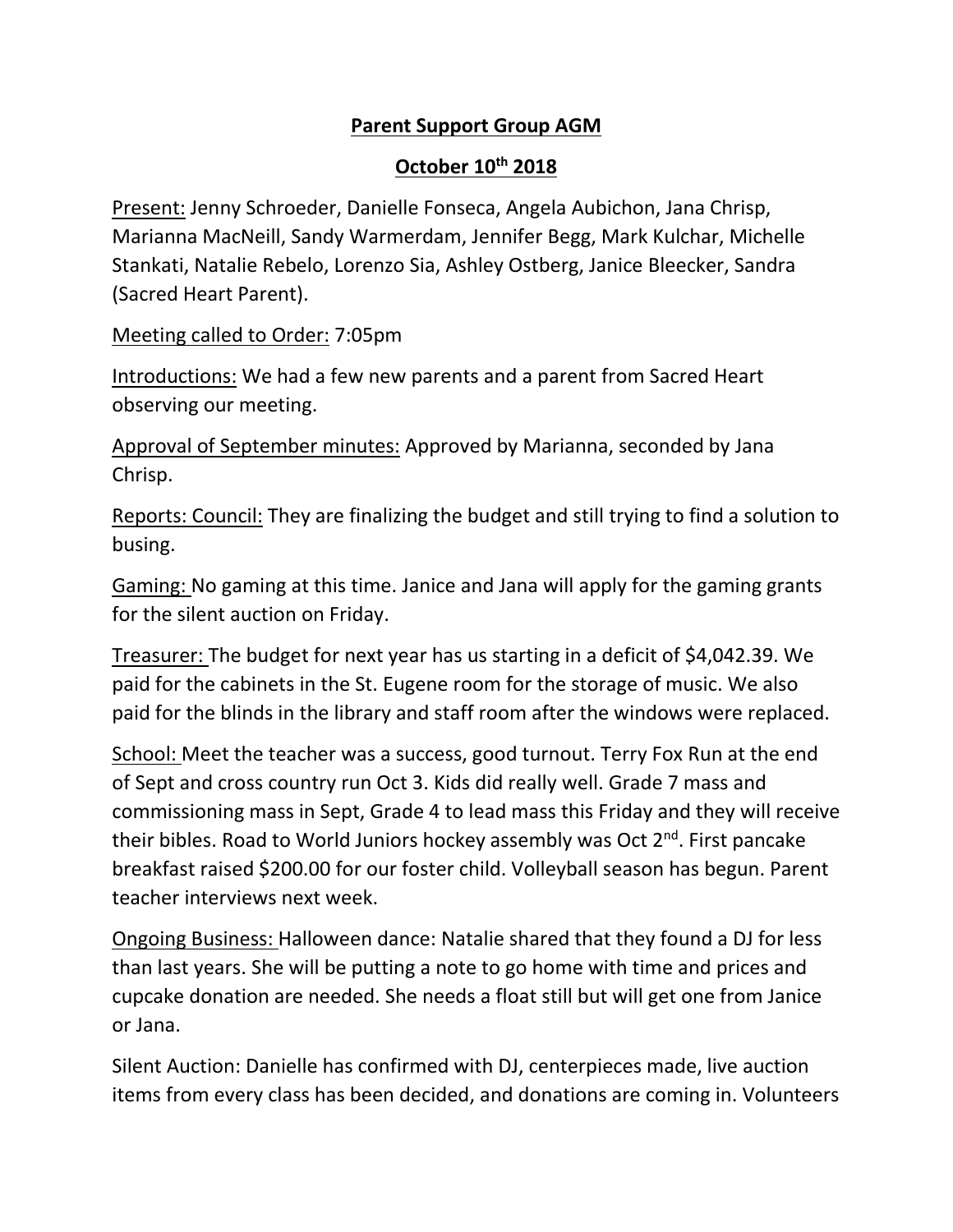are signing up and we will add the toonie drop as well as a game. Ticket sales are at 40-50 right now.

Class Parents: Danielle has a contact with each class.

Art Card fundraiser: Marianna has all the teachers working on them to be completed this Friday.

Purdy's: Candace Yu is organizing. Danielle will check in with her.

Poinsettias: Ashley is organizing and has a delivery date for Dec 2.

New Business: PSG Nominations: Secretary: Danielle Fonseca will remain.

Treasury/ Gaming: Janice Bleecker is stepping down. Jana Chrisp was nominated and accepted the position.

Vice Chair: Still available. Can be nominated or filled at another meeting.

Chair: Angela Aubichon is stepping down. Sandy Warmerdam was nominated and accepted the position.

Other: Spring flowers: Jana has approached Hunnifords. They will be a bit more expensive but we will have more variety and different sizes to choose from. We will go with them for this spring and see how sales go. We have to order in Feb/March to get a delivery in May.

A few parents brought up a question about more options for the 4-7 grades side of the playground. We will repaint the cement with games and look into more outdoor equipment for the kids to play with. Jenny will look into having a set of monkey bars or something similar for them as well. In the winter, intermural will also begin with floor hockey, dodgeball and speech arts.

Munch a lunch has the volunteer sign up form for helping on Fridays.

It was asked why we do specific fundraisers. We have tried a variety of fundraisers and came together with enough for each class to be responsible for one each so that a group of parents are not having to do it all.

It was asked if there was a certain amount that the Halloween dance must raise. No there isn't an exact amount. Halloween dance and family fun night are just to